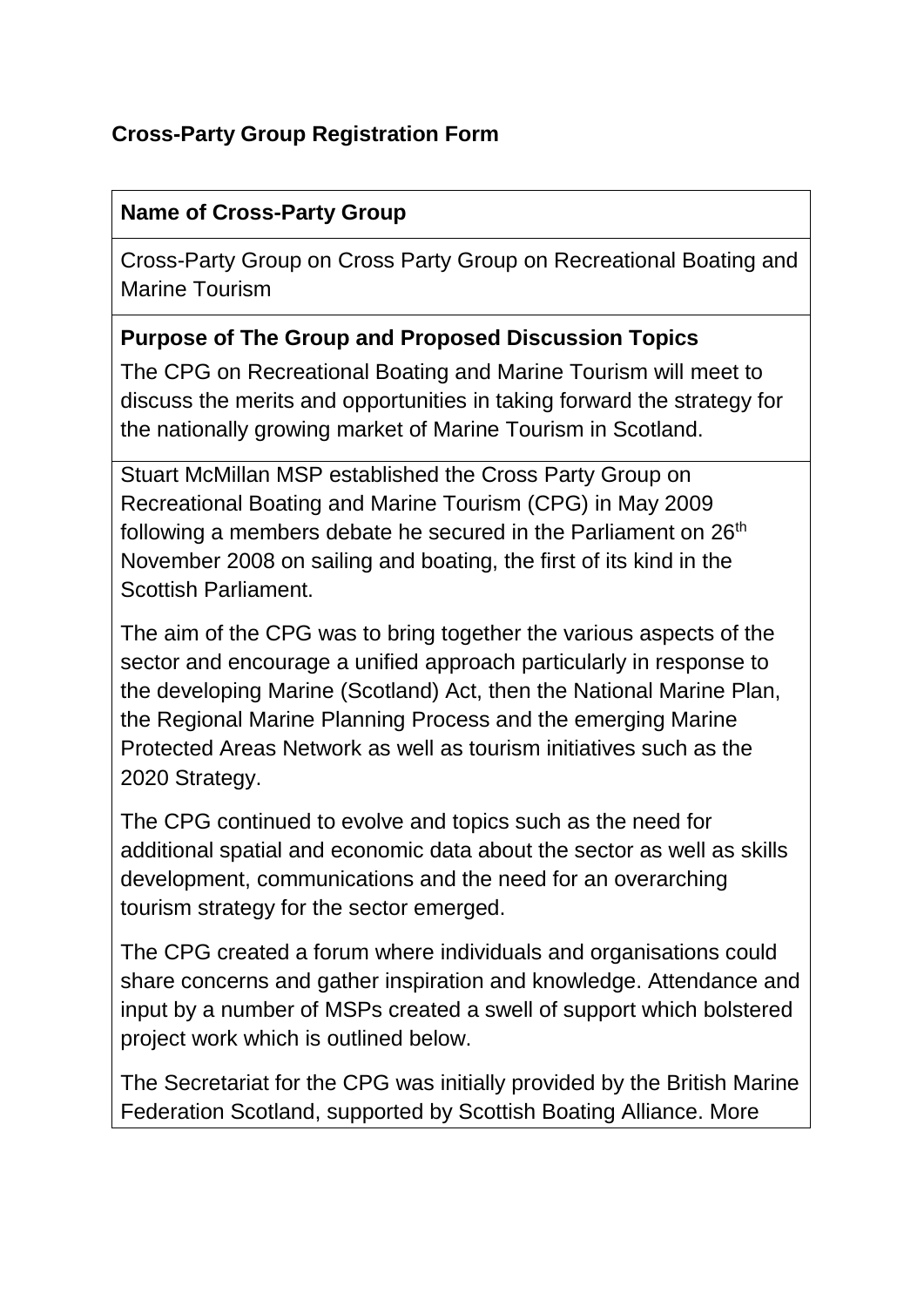recently the secretariat passed to Firth of Clyde Forum with support from Royal Yachting Association Scotland and the Crown Estate.

The first Marine Tourism Strategy 'Awakening the Giant' emerged from the work of the CPG and was launched on 5<sup>th</sup> March 2015 with the second Marine Tourism Strategy 'Giant Strides' was published on 10<sup>th</sup> March 2020. The first has driven progress in the sector and the second will drive that on further to 2025.

## **The Group anticipate discussing the following topics over the next 12 months:**

- 1. Low Carbon Travel The first meeting after the election to have this as a focus topic agenda.
- 2. Look at other areas that could become focus topics for both this Cross Party Group and other groups that are established postelection with single focus topic.
- 3. Hybrid boats and the setting up the infrastructure.
- 4. National Covid-19 Recovery Plan

Align items and have key line that is the environment so we should keep it on the horizon so that we are it is relevant to COVID.

- 5. Giant Strides Marine Tourism Strategy Our Waters Clean and **Blue** 
	- The return of the 3-mile fishing zone seeking CPG views.
	- Impact of dredging on fishing inshore.
	- Other issues re marine environment
- 6. Our Waters Clean and Blue Gather environmental items under this heading.

## **MSP Members of the Group**

Please provide names and party designation of all MSP members of the Group.

Stuart McMillan MSP SNP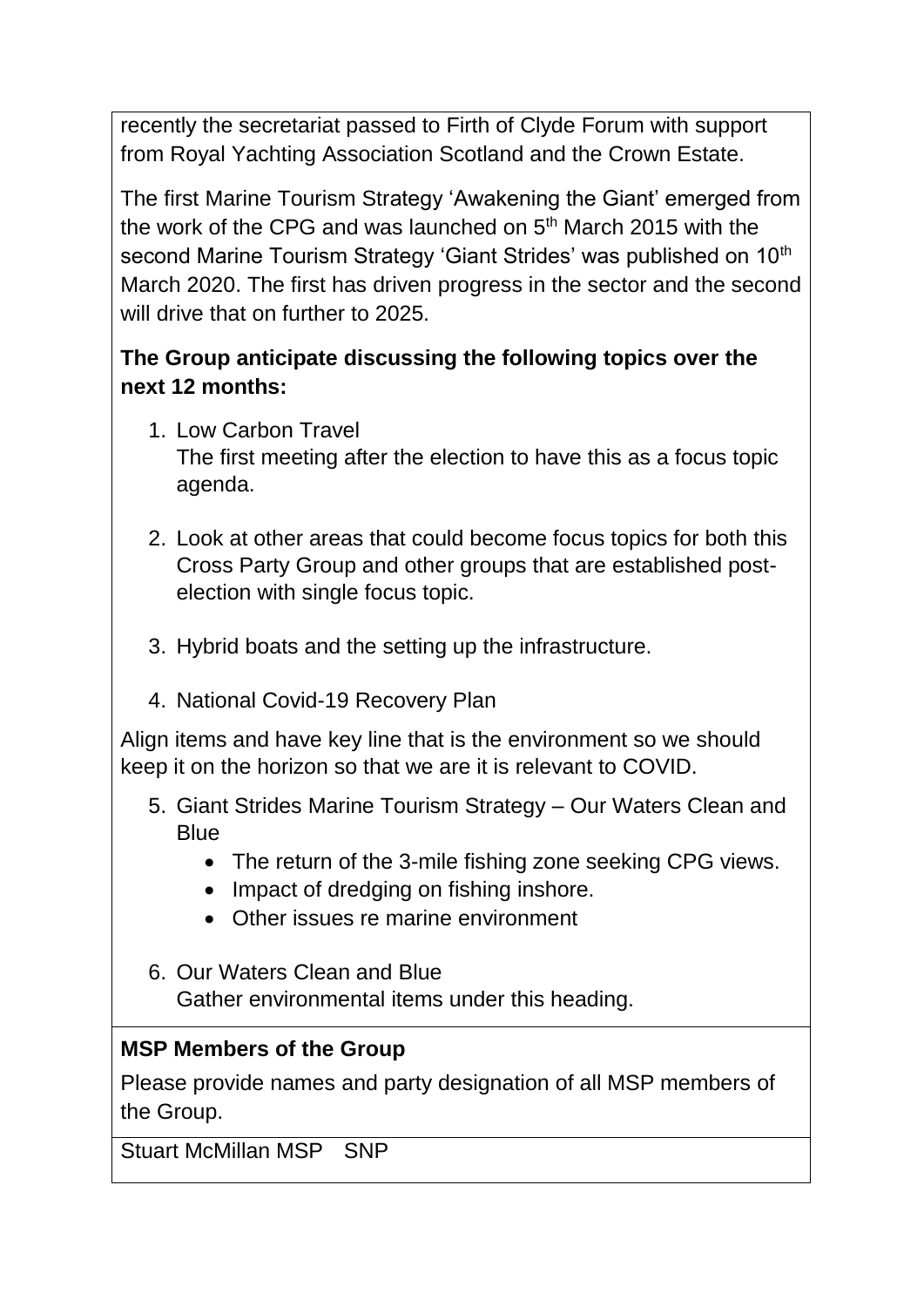| Emma Harper MSP               | <b>SNP</b>   |  |
|-------------------------------|--------------|--|
| Jenni Minto MSP               | <b>SNP</b>   |  |
| Elena Whitham MSP             | <b>SNP</b>   |  |
| Katy Clark MSP Labour         |              |  |
| Sharon Dowey MSP Conservative |              |  |
| Alex Rowley MSP               | Labour       |  |
| <b>Finlay Carson MSP</b>      | Conservative |  |

# **Non-MSP Members of the Group**

For organisational members please provide only the name of the organisation, it is not necessary to provide the name(s) of individuals who may represent the organisation at meetings of the Group.

| <b>Individuals</b> | <b>Gordon Daly</b>                       |
|--------------------|------------------------------------------|
|                    | <b>Momchil Terziev</b>                   |
| Organisations      | <b>Blue Sea Consulting LLP</b>           |
|                    | <b>British Marine</b>                    |
|                    | <b>British Marine Scotland</b>           |
|                    | <b>British Ports Association</b>         |
|                    | <b>British Divers Marine Life Rescue</b> |
|                    | Canalside Hub (Paddle sports liaison)    |
|                    | <b>Clyde Cruising Club</b>               |
|                    | <b>Crown Estate Scotland</b>             |
|                    | <b>Cruise Loch Lomond Ltd</b>            |
|                    | <b>Cruise Scotland</b>                   |
|                    | <b>Edinburgh Boat Charters</b>           |
|                    | <b>Edinburgh Canal Society</b>           |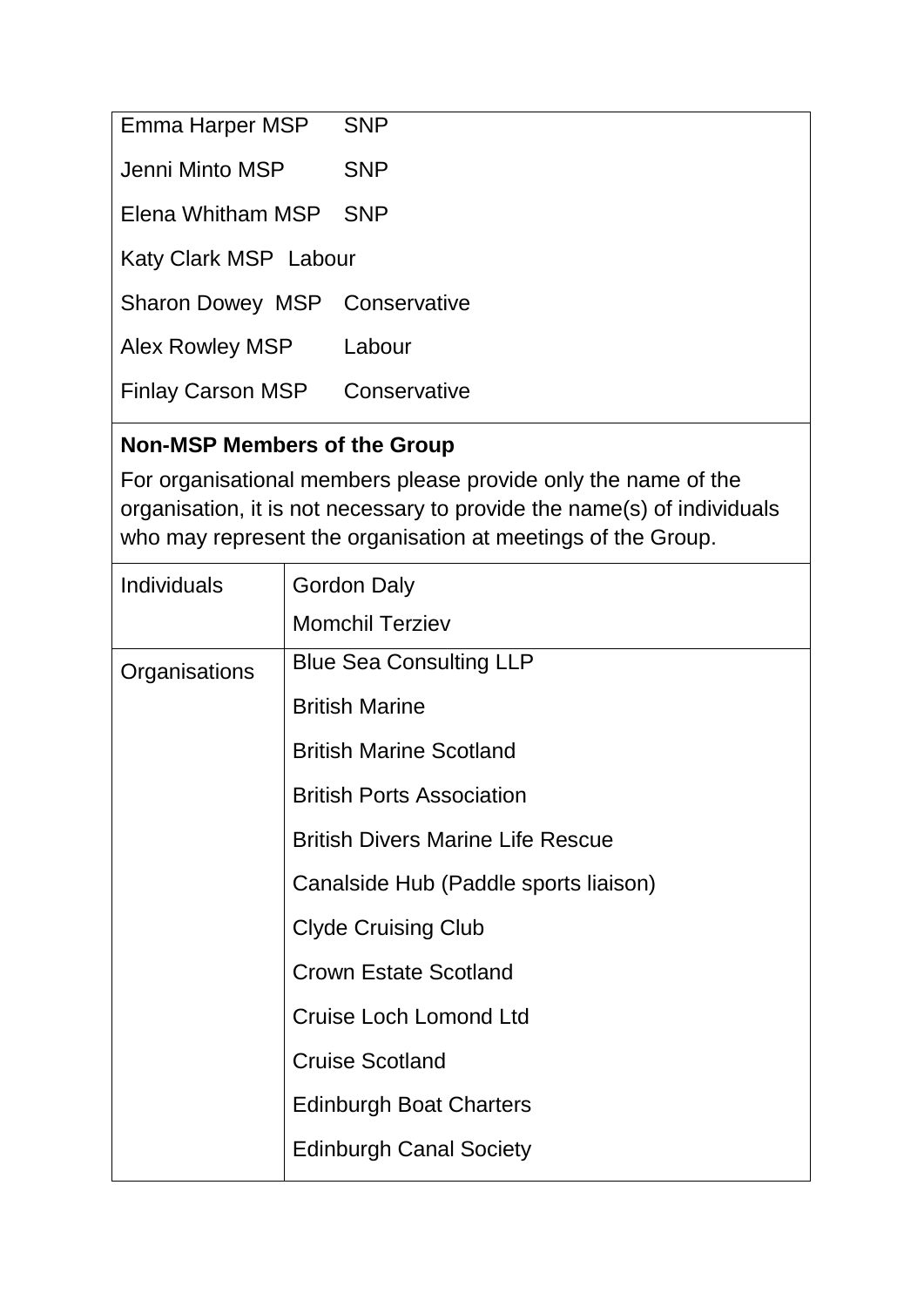| Forth Estuary Forum                           |
|-----------------------------------------------|
| <b>Forth Yacht Clubs Association</b>          |
| Fort William Marina and Shoreline Company Ltd |
| <b>Gordon Ritchie Marketing</b>               |
| <b>Hebridean Whale and Dolphin Trust</b>      |
| <b>Holt Leisure Group</b>                     |
| Holy Loch Port/Marina                         |
| <b>Inland Waterways Association</b>           |
| <b>Keep Scotland Beautiful</b>                |
| Kinloch Castle Friends Association            |
| <b>Kintyre Seasports</b>                      |
| Largs Yacht Haven                             |
| <b>Linlithgow Union Canal Society</b>         |
| <b>Lowland Canals Association</b>             |
| <b>Lowland Canals Volunteer Group</b>         |
| <b>Marine Conservation Society</b>            |
| <b>Marine Scotland</b>                        |
| <b>National Trust for Scotland</b>            |
| Northern Light                                |
| <b>Ocean Sailing Scotland</b>                 |
| Port Edgar Berth Holders Association          |
| <b>RoSPA</b>                                  |
| <b>Royal Yachting Association Scotland</b>    |
| <b>Sail Scotland</b>                          |
|                                               |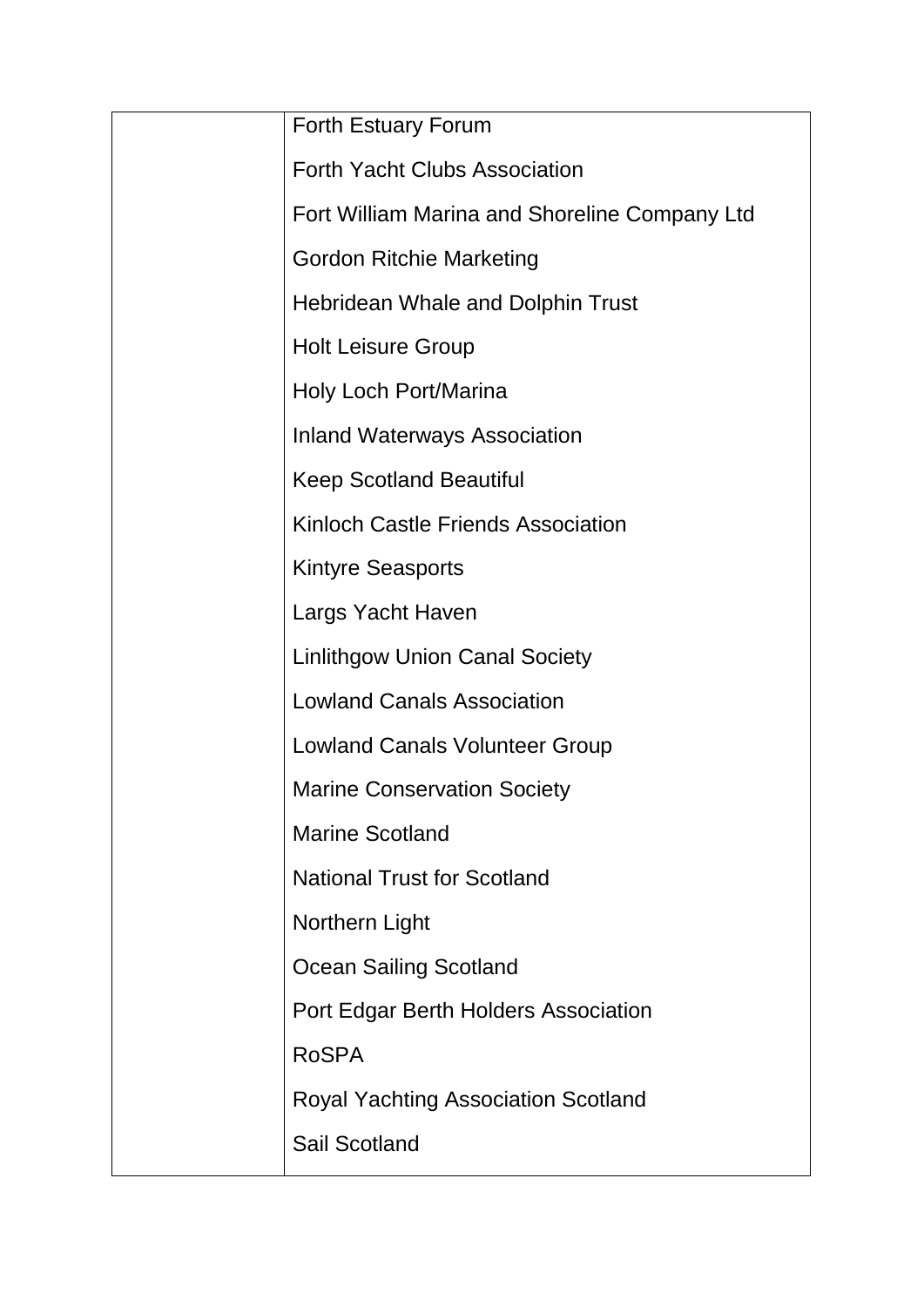| <b>Scotboats</b>                                     |
|------------------------------------------------------|
| <b>Scottish Adventure Activities Forum</b>           |
| <b>Scottish Canals</b>                               |
| <b>Scottish Canoe Association</b>                    |
| <b>Scottish Coastal Rowing Association</b>           |
| <b>Scottish Environment Link</b>                     |
| <b>Scottish Tourism Alliance</b>                     |
| Scottish Waterways for all Advisory Group            |
| Sea Cadet Association in Scotland                    |
| <b>Skills Development Scotland</b>                   |
| <b>Solway Firth Partnership</b>                      |
| sportscotland                                        |
| <b>Stranraer Watersports Association</b>             |
| <b>Stravaigin Sailing</b>                            |
| <b>Tarbert Harbour Authority</b>                     |
| The Hebridean Whale Trail                            |
| <b>Thomas Telford Corpach Marina</b>                 |
| <b>Transport Scotland</b>                            |
| University of Highlands and Islands                  |
| <b>VisitScotland</b>                                 |
| <b>Water Safety Scotland</b>                         |
| <b>West Coast Waters</b>                             |
| West Highland Anchorages and Moorings<br>Association |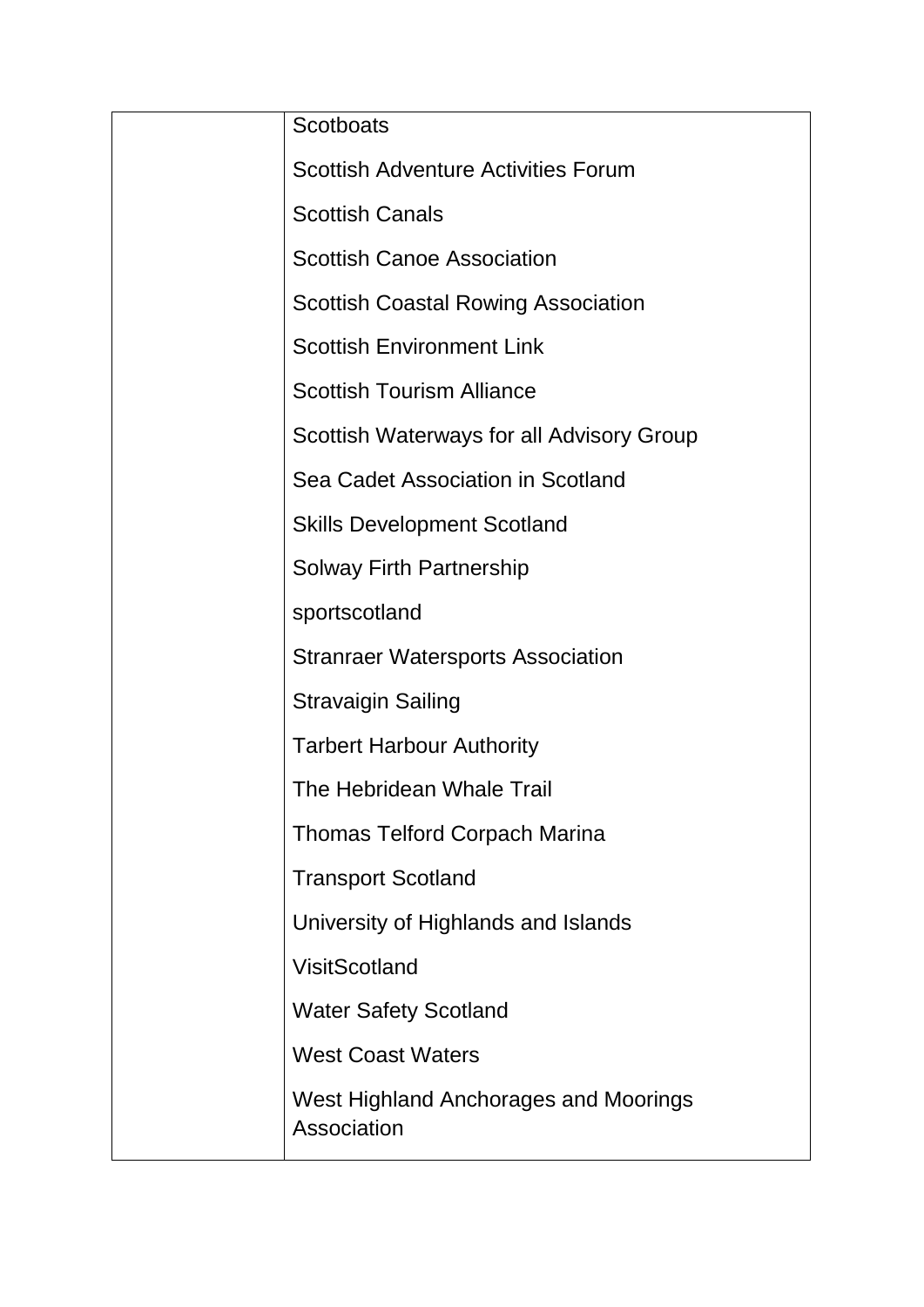| <b>West Highland College</b>          |
|---------------------------------------|
| <b>Whale and Dolphin Conservation</b> |
|                                       |

#### **Group Office Bearers**

Please provide names for all office bearers. The minimum requirement is that two of the office bearers are MSPs and one of these is Convener – beyond this it is a matter for the Group to decide upon the office bearers it wishes to have. It is permissible to have more than one individual elected to each office, for example, coconveners or multiple deputy conveners.

| Convener           | <b>Stuart McMillan MSP</b>                                                          |
|--------------------|-------------------------------------------------------------------------------------|
| Deputy<br>Convener | Elena Whitham MSP                                                                   |
| Secretary          | James Allan, Chief Executive Officer, Royal Yachting<br><b>Association Scotland</b> |
|                    | Pauline McGrow, Senior Administrator, Royal<br><b>Yachting Association Scotland</b> |
| Treasurer          | Not applicable                                                                      |

## **Financial Benefits or Other Benefits**

Please provide details of any financial or material benefit(s) the Group anticipates receiving from a single source in a calendar year which has a value, either singly or cumulatively, of more than £500. This includes donations, gifts, hospitality or visits and material assistance such as secretariat support.

Not applicable.

## **Subscription Charged by the Group**

Please provide details of the amount to be charged and the purpose for which the subscription is intended to be used.

Not applicable